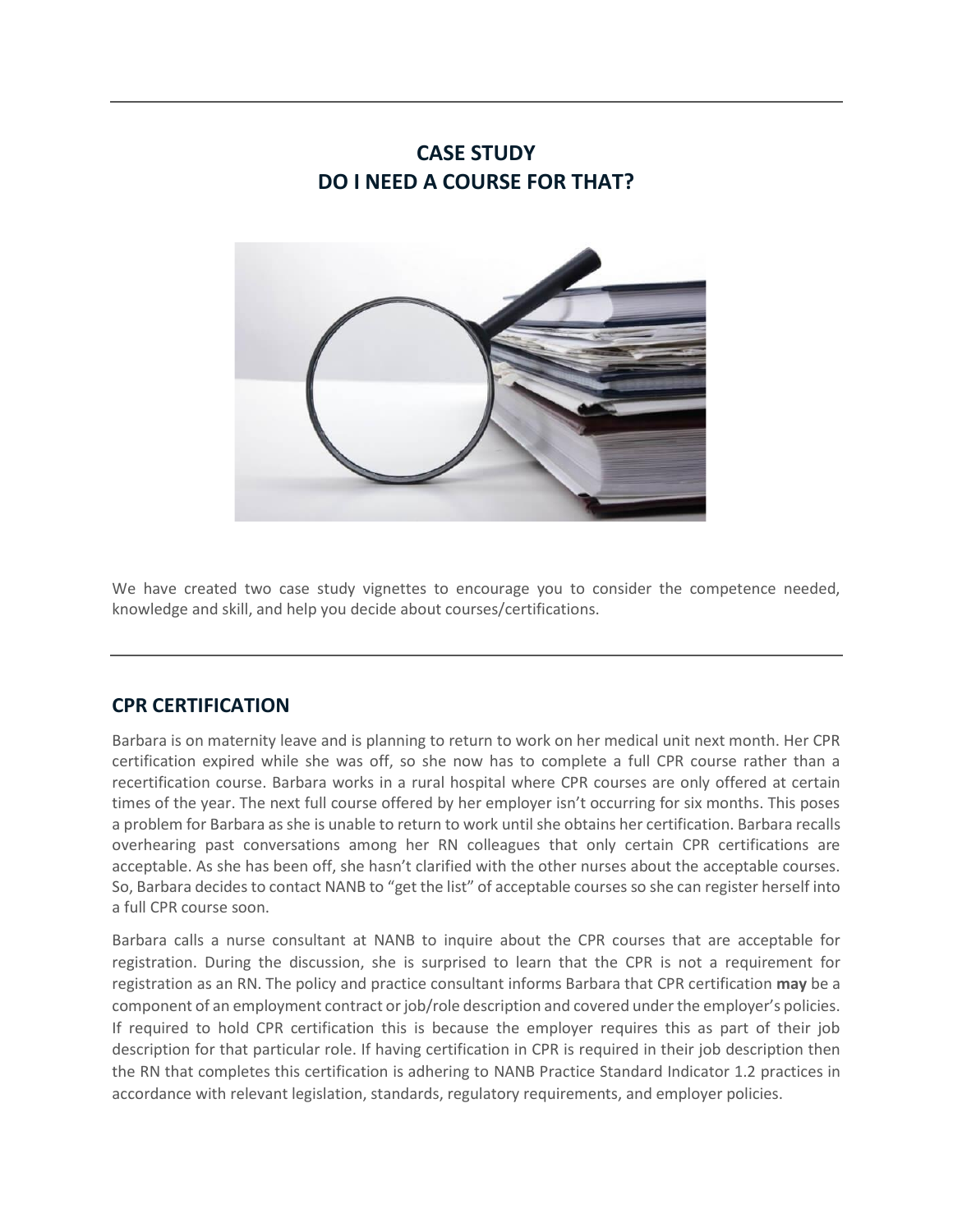The nurse consultant discusses with Barbara that competency in CPR requires both knowledge and skill, so an appropriate course should contain both components.

## **FOOT CARE CERTIFICATE**

Mykala has been an RN for almost three years and is working in long-term care. She has been approached on several occasions to provide foot care for their residents who have diabetes. Mykala is competent in cutting toenails with nail clippers, but after her assessment of some of the residents' feet, she decides that the care they require is beyond her level of knowledge and competence.

Mykala is frequently the only RN working on her shift, so she isn't able to ask for assistance from an RN colleague. When Mykala reviews her organization's policies regarding foot care it states that an RN with a certificate in foot care is able to provide nursing assessment and foot care for residents with complex foot care needs or those with diabetes or other lower limb circulatory issues. Mykala searches for resources on the NANB website for guidance in determining which course to take to acquire competency in foot care. Finding no clear direction on which course to take, Mykala contacts NANB to speak with a nurse consultant.

Often patients requiring foot care have complex health issues or comorbidities and the intervention is considered higher risk for negative outcomes. Foot care for this population is a specialized area of practice and would benefit from post entry to practice education. Post entry-level procedures (PELP) are those nursing procedures that are not part of basic nursing education, are not currently part of RNs work expectations and are being introduced into nursing practice, in specific practice setting. The safe execution of PELPs encompasses the determination of when to perform the procedure, the planning and implementation of care and the evaluation and management of the outcomes of the procedure. When considering a request to introduce a post entry‐level procedure into the practice of RNs, consideration must be given to the necessity for RNs to acquire not only the skill in performing the procedure but also the need to attain competence. Competence involves the knowledge, skill and judgement to ensure safe, competent and ethical care. Employers and different work settings often refer to these post entry-level procedures as advanced nursing tasks, added competencies, contextual competencies, delegated medical functions and specialized skills. The decision to add a post entry-level procedure into nursing practice is made in collaboration with the RN and the employer, however, the employer is ultimately responsible for making the decision to accept the request, for setting policies and for creating a practice environment that supports the RN's acquisition of additional knowledge and skills for the safe and competent delivery of PELPs.

Mykala speaks to a nurse consultant at NANB who informs her that NANB does not have a policy or a specific requirement for a foot care course. In response to these questions, the nurse consultant emphasizes the importance of RNs applying the *Practice Standards for Registered Nurses* in their practice and understanding their responsibility to practice competently and to continually acquire and apply knowledge and skills in the provision of evidence-informed nursing care. The nurse consultant also explains what are a PELPs and the requirements to ensure safety and competency in the execution of these procedures.

Evidence-informed practice is based on successful strategies that improve client outcomes and is derived from a combination of various sources of evidence including client perspectives, research, national guidelines, policies, consensus statements, expert opinion and quality improvement data. This means that NANB expects that an RN practises based on the best possible evidence and recognized best practices. The nurse consultant suggested that Mykala review all the foot care courses available and consider the